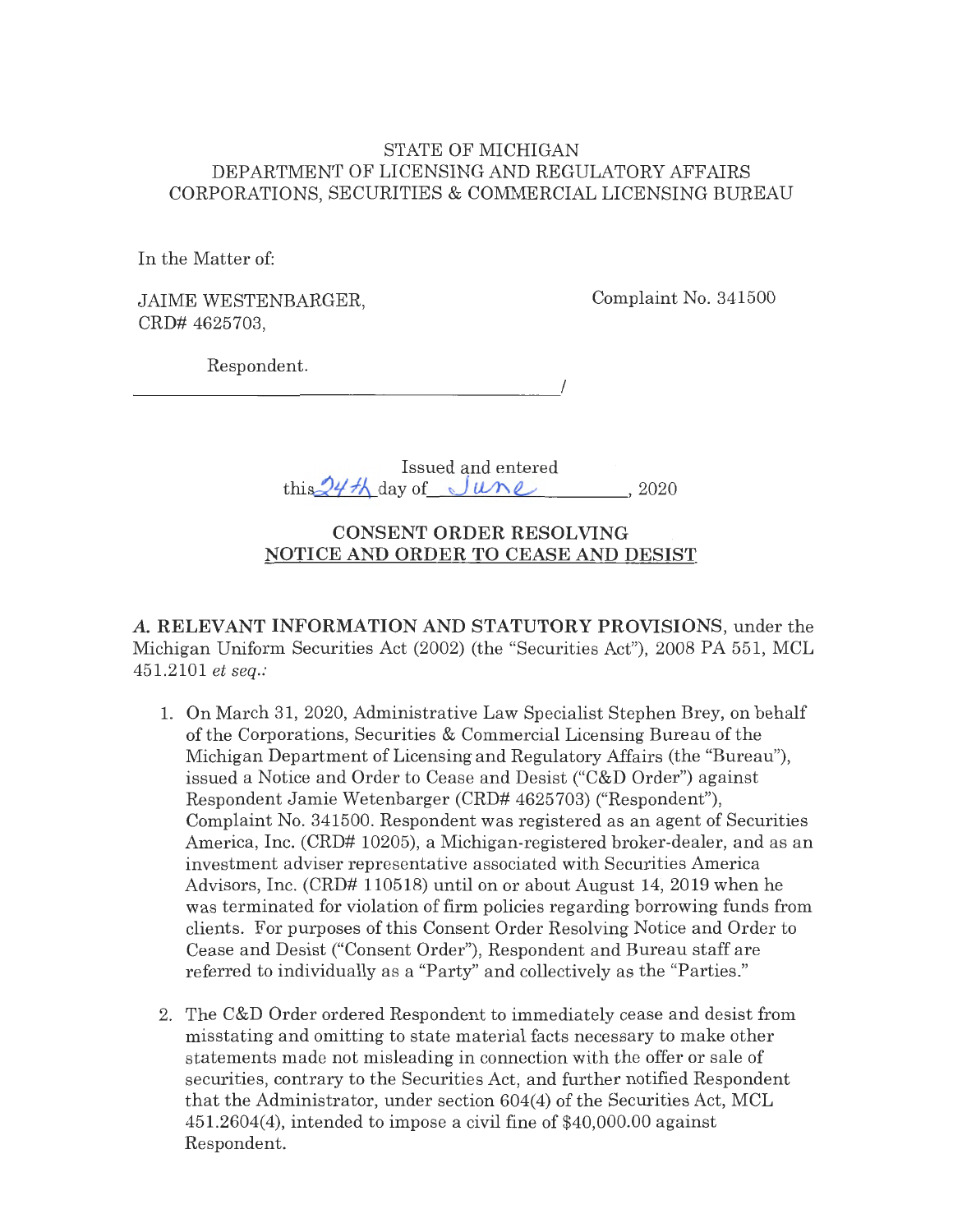- 3. The C&D Order was immediately effective pursuant to MCL 451.2604(2); however, Respondent timely requested an administrative hearing on the C&D Order pursuant to the Securities Act (including section 604, MCL 451.2604) and the Michigan Administrative Procedures Act of 1969, 1969 PA 306, MCL 24.201 *et seq.* (including section 71, MCL 24.271) (the "Hearing Request"). Thereafter, the Parties waived the 15-day statutory requirement to schedule a hearing and agreed to hold Respondent's Hearing Request in abeyance while negotiating possible resolution through this Consent Order.
- 4. As a result of negotiations, the Parties agree to and recommend that the Bureau's Administrator order a settlement of this matter under the terms and conditions set forth in this Consent Order.

# **B.AGREEMENT**

The Parties agree to resolve the C&D Order pursuant to the following terms and conditions:

- 1. Respondent does not contest the findings of fact and conclusions of law in the C&D Order.
- 2. Respondent agrees to cease and desist from violating the Securities Act, including but not limited to Section 501 of the Securities Act, MCL 451.2501.
- 3. Respondent agrees that he will not conduct any business in Michigan regulated under the Securities Act; and will not act as a principal or consultant on behalf of any entity so engaged in that business.
- 4. Respondent agrees *to* pay the Bureau a reduced civil fine in the amount of One Thousand Five Hundred Dollars (\$1,500.00) (the "Civil Fine"). Respondent agrees to pay the Civil Fine within sixty (60) calendar days after the mailing date of this Consent Order, once entered. The Civil Fine must be paid by check or money order made payable to the ''State of Michigan," contain identifying information (name and "Complaint No. 341500"), and be mailed to the Bureau at the following address:

Department of Licensing and Regulatory Affairs Corporations, Securities & Commercial Licensing Bureau Securities & Audit Division - Final Order Monitoring P.O. Box 30018 Lansing, Michigan 48909

If any portion of the Civil Fine is overdue, the Administrator may refer it to the Michigan Department of Treasury for collection action against Respondent. In addition, and consistent with Paragraph R 15 below,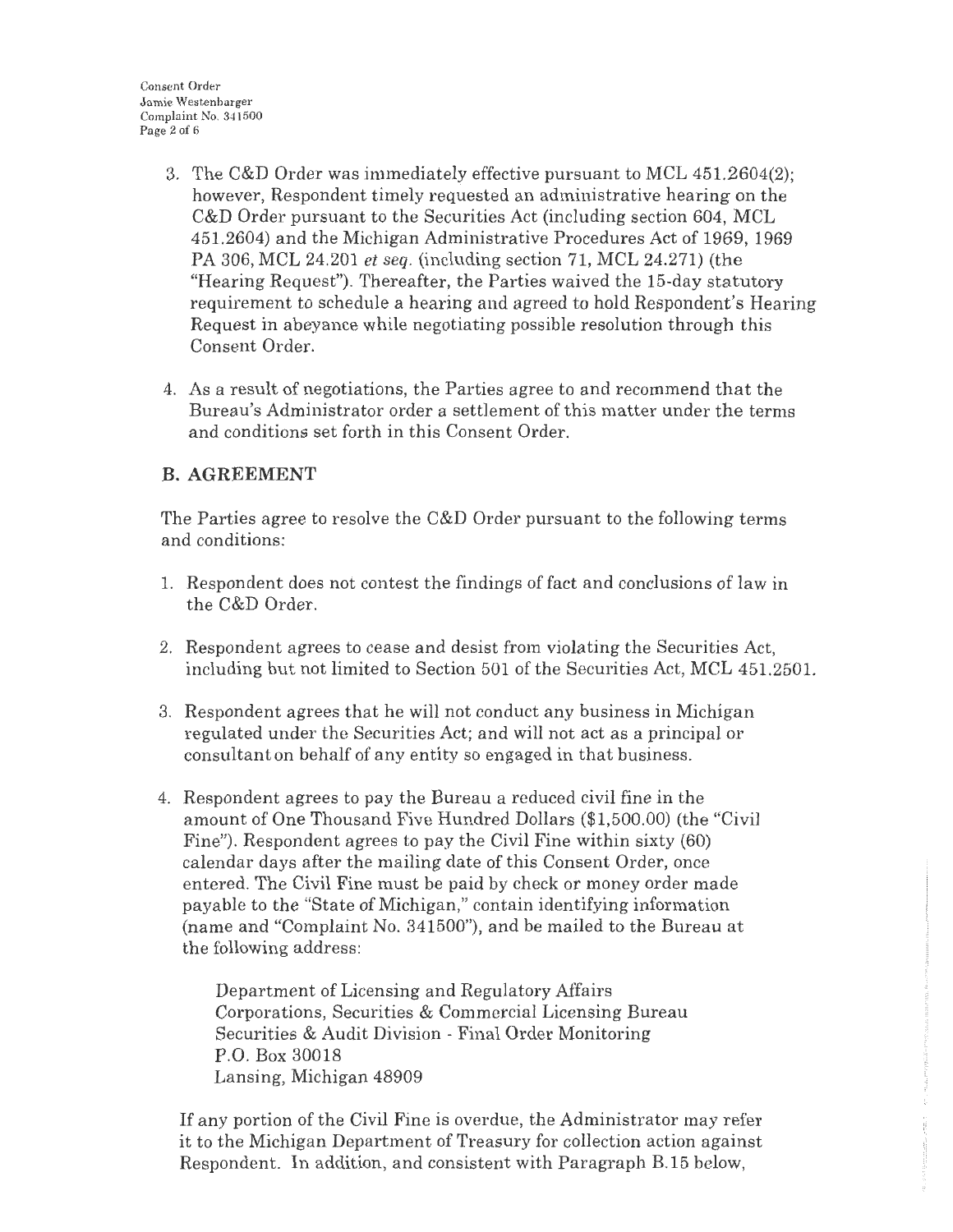the Administrator reserves the right to take other available legal

action to enforce payment of and collect the Civil Fine.

5. Following entry of this Consent Order, the Bureau will file a Form U6 reflecting the Parties' resolution of the C&D Order under this Consent Order. The Bureau will also teport and publish this Consent Order according to its current policy, as follows:

> This Consent Order is a public record required to be published and made available to the public, consistent with section 11 of the Michigan Freedom of Information Act, MCL 15.241. The Bureau will publish this Consent Order consistent with its current policy, whereby copies of orders issued under the Act are posted to the Bureau's website and a summary of order content is included in monthly disciplinary action reports separately published on the Bureau's website.

- 6. Notwithstanding the potential application of MCL 451.2412(9), this Consent Order expressly preserves the Bureau's and Administrator's ability to rely on and assert, in any future proceeding under the Act, all activities, conduct, and alleged Act violations by Respondent contained in or relating to the C&D Order.
- 7. Respondent consents to entry of this Consent Order for the purpose of resolving the C&D Order in an expeditious fashion that avoids the time and expense associated with an administrative proceeding on the Hearing Request and any appeals therefrom. The Parties agree that this Consent Order is automatically admissible in a proceeding to enforce its provisions or in any administrative proceeding under the Securities Act.
- 8. The Parties agree that this Consent Order resolves only Respondent's activities, conduct, and alleged Securities Act violations contained in the C&D Order, but it does not address or resolve any other activities, conduct, or potential Securities Act violations engaged in by Respondent not expressly contained in the C&D Order or occurring after the date this Consent Order is entered.
- 9. Respondent agrees that, effective upon entry of this Consent Order, the Hearing Request is automatically revoked without further action by the Parties.
- 10. Respondent agrees to cooperate with the Bureau and comply with any reasonable investigative demands made by the Bureau in the future for purposes of ensuring compliance with this Consent Order or the Securities Act.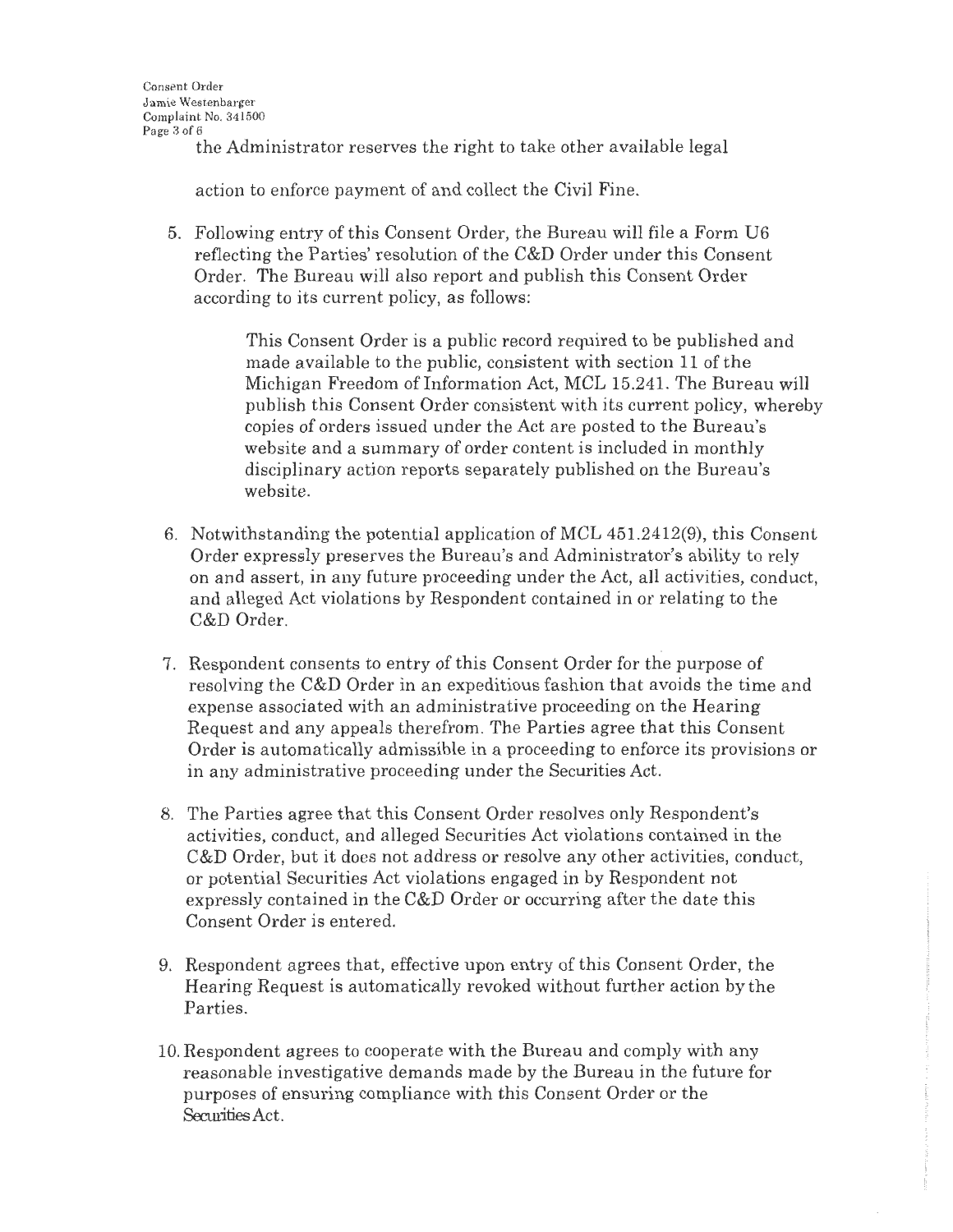Consenl Order Jamie Westenbarger Complaint No. 341500 Page 4 of 6

- 11. Respondent acknowledges and agrees that: (a) the Administrator has jurisdiction and authority to enter this Consent Order; (b) the Administrator may enter this Consent Order without any further notice to Respondent; and (c) upon entry of this Consent Order, it is final and binding, and Respondent waives any right to a hearing or appeal of this Consent Order and the C&D Order under the Securities Act, the rules promulgated under the Securities Act or the predecessor Act, the Michigan Administrative Procedures Act of 1969, 1969 PA 306, MCL 24.201 *et seq.,* or other applicable law.
- 12. The Parties understand and agree that this Consent Order will be presented to the Administrator for her final approval as evidenced by its entry, and that the Administrator may, in her sole discretion, decide to accept or reject this Consent Order. If the Administrator accepts this Consent Order by entering it, this Consent Order becomes fully effective and binding in accordance with Paragraph B.11 above. If the Administrator rejects this Consent Order by refusing to enter it, the Parties waive any objection to submitting the Hearing Request for adjudication through a formal administrative proceeding and the Administrator remaining the final decisionmaker at the conclusion of that proceeding.
- 13. The Parties acknowledge and agree that this Consent Order contains the entire understanding of the Parties and supersedes and forever terminates all prior and contemporaneous representations, promises, agreements, understandings, and negotiations, whether oral or written, with respect to its subject matter. The Parties further agree that this Consent Order may only be amended, modified, or supplemented by a duly executed writing signed by each party and approved by Order of the Administrator.
- 14. The Parties acknowledge and represent that: (a) each Party has read this Consent Order in its entirety and fully understands all of its terms, conditions, ramifications, and consequences; (b) each Party unconditionally consents to the terms of this Consent Order; (c) each Party has consulted with or had ample opportunity to consult with legal counsel of his, her, or its choosing prior to executing this Consent Order; (d) each Party has freely and voluntarily signed this Consent Order; and (e) the consideration received by each Party as described in this Consent Order is adequate.
- 15. The Parties acknowledge and agree that the Administrator retains the right to pursue any action or proceeding permitted by law to enforce the provisions of this Consent Order.
- 16. The signatories to this Consent Order below represent and warrant that they have the legal capacity and authority to enter into this Consent Order on behalf of the named Parties and to bind the named Parties to the terms and conditions contained herein.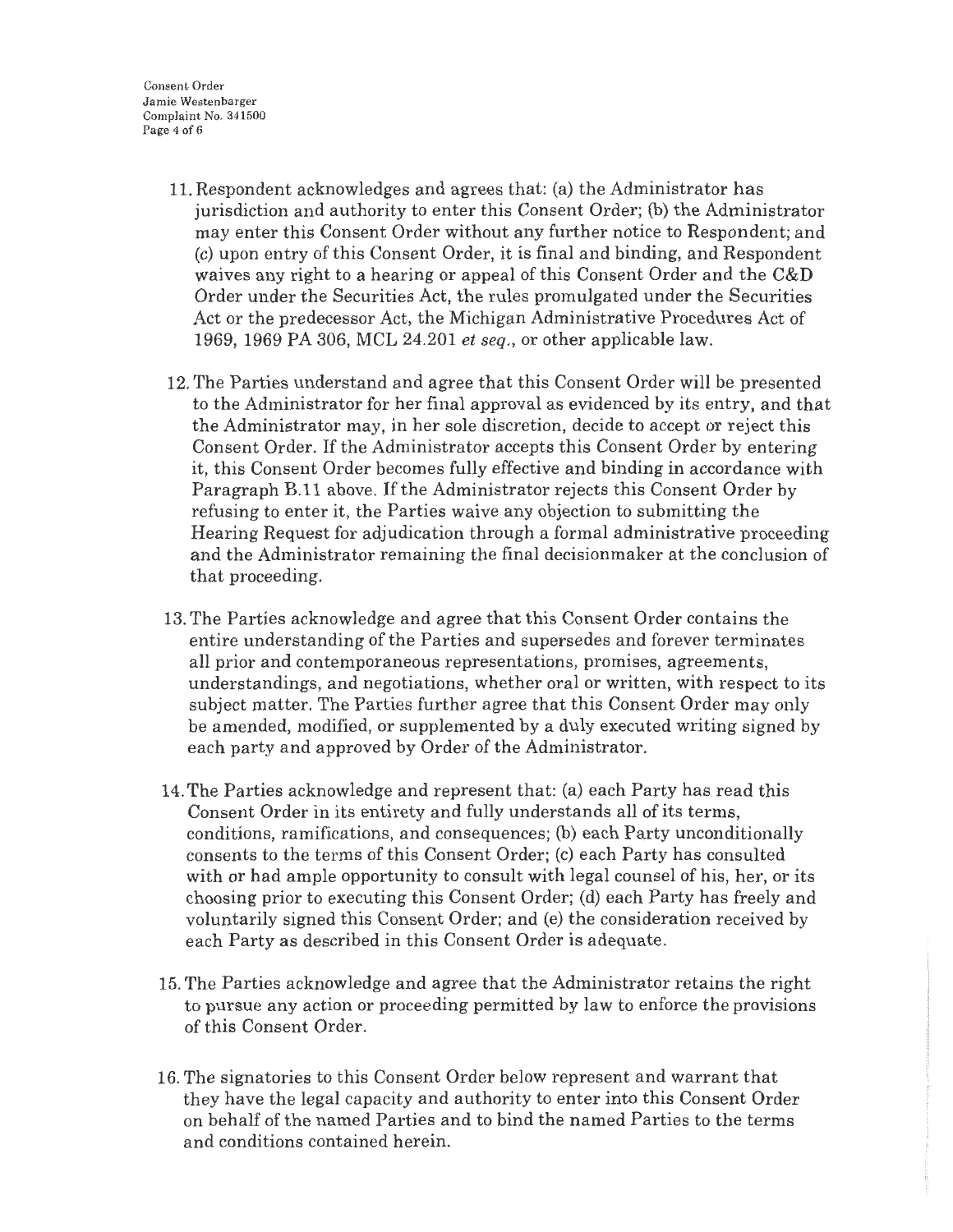Consent Order Jamie Westenbarger Complaint No. 341500 Page 5 of 6

> 17. The Parties agree that facsimile or electronically transmitted signatures may be submitted in connection with this Consent Order and are binding on that Party to the same extent as an original signature.

Through their signatures, the Parties agree to the above terms and conditions.

Signed: Jamie-Westenbarger, Respondent

Dated: 6/15/2020

Approved by:

Signed:

Dated: \_\_\_\_\_ \_

Timothy L. Teague Securities & Audit Division Director Corporations, Securities & Commercial Licensing Bureau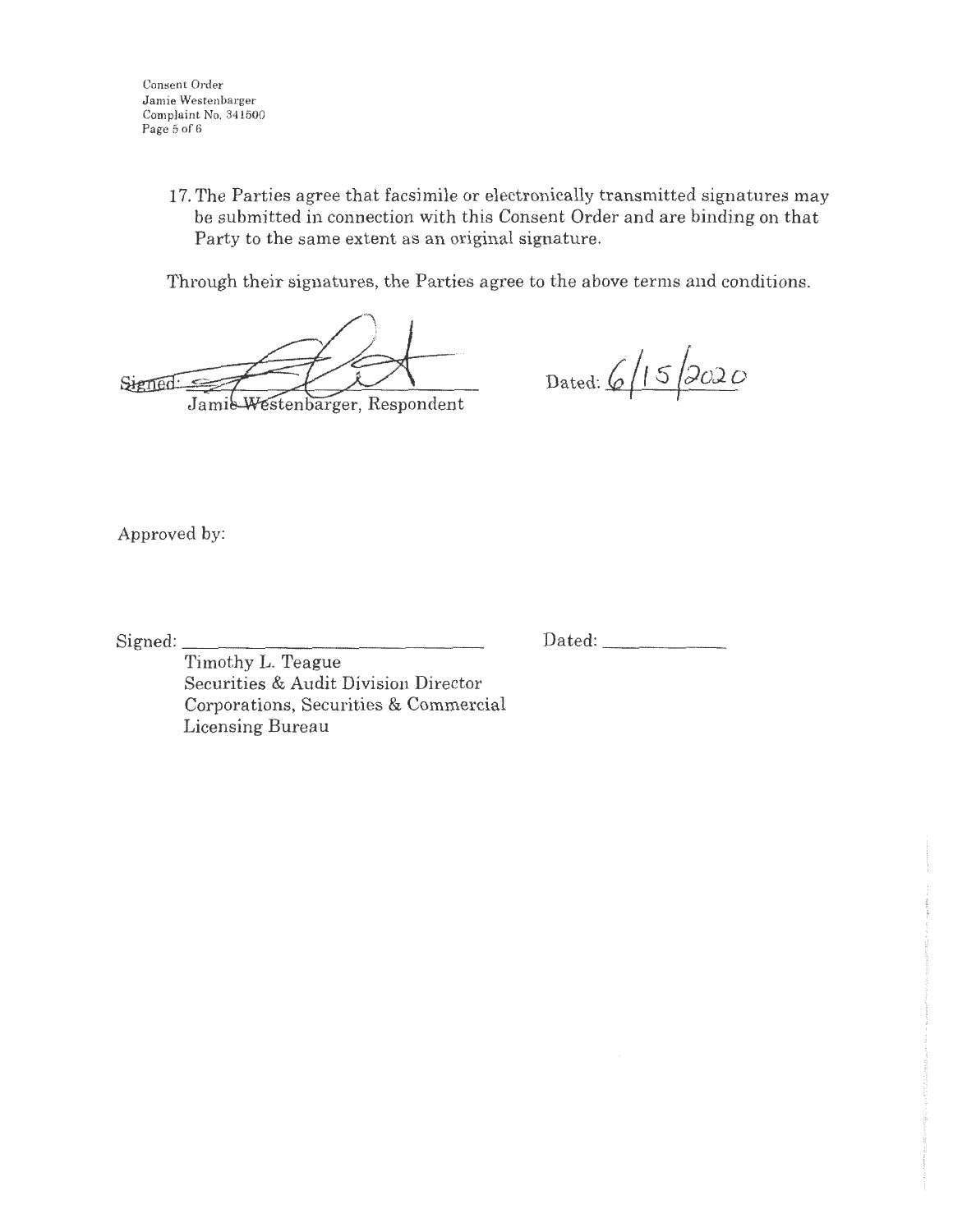17. The Parties agree that facsimile or electronically transmitted signatures may be submitted in connection with this Consent Order and are binding on that Party to the same extent as an original signature.

Through their signatures, the Parties agree to the above terms and conditions.

 ${\rm Signal:}$ 

Dated: \_\_\_\_\_ \_

Approved by:

Signed: <u>Impthy L. Jeague</u>

Dated: 6/16/20

Timothy L. Teague Securities & Audit Division Director Corporations, Securities & Commercial Licensing Bureau

Jamie Westenbarger, Respondent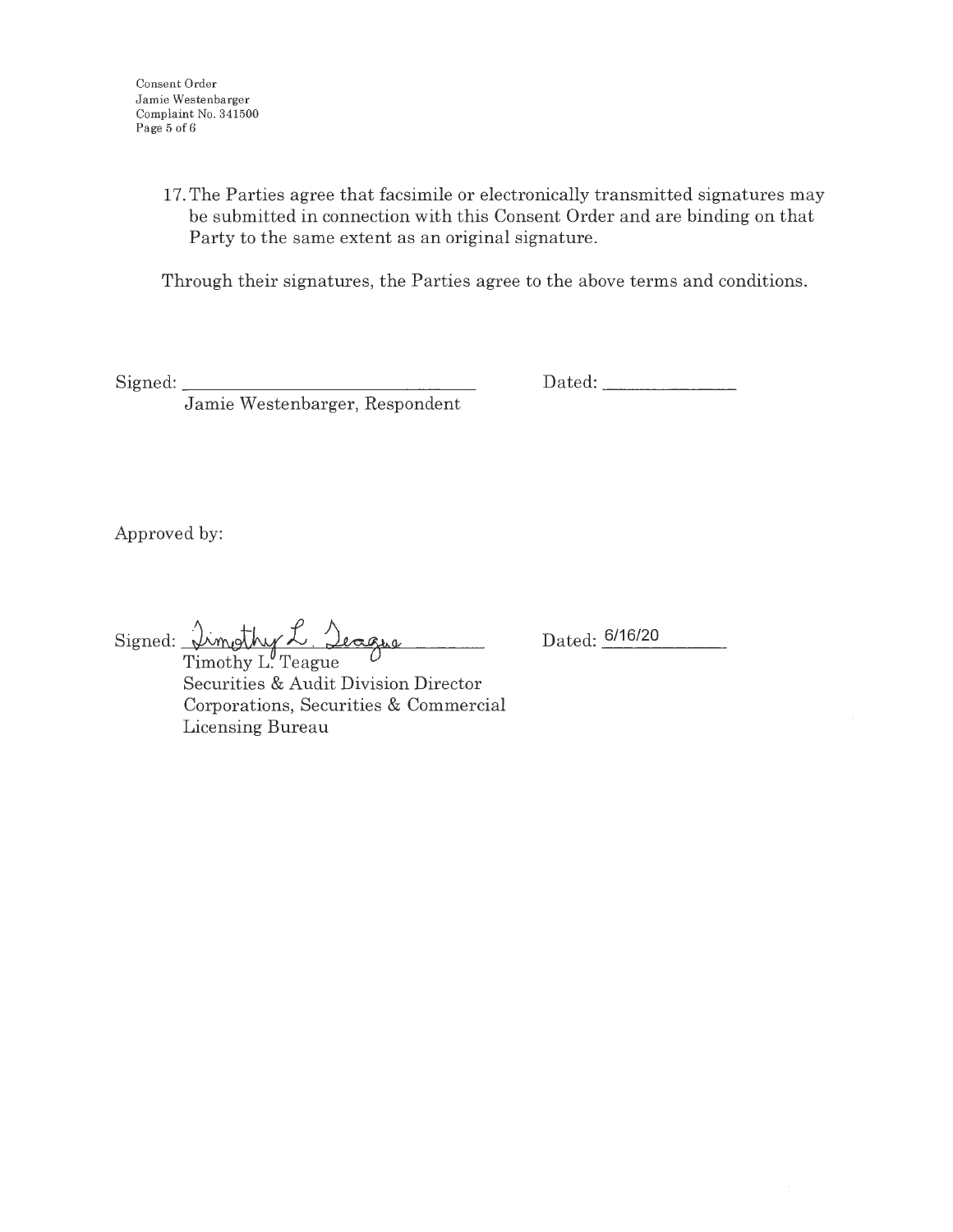Consent Order Jamie Westenbarger Complaint No. 341500 Page 6 of 6

# **C. ORDER**

The Administrator NOW, THEREFORE, ORDERS:

THE TERMS AND CONDITIONS IN THE FOREGOING FULLY EXECUTED CONSENT AGREEMENT ARE INCORPORATED BY REFERENCE AND MADE BINDING AND EFFECTIVE THROUGH THIS CONSENT ORDER.

By:

Leep la (

Date: 06/16/2020

Linda Clegg, Administrator and Interim Director, Corporations, Securities & Commercial Licensing Bureau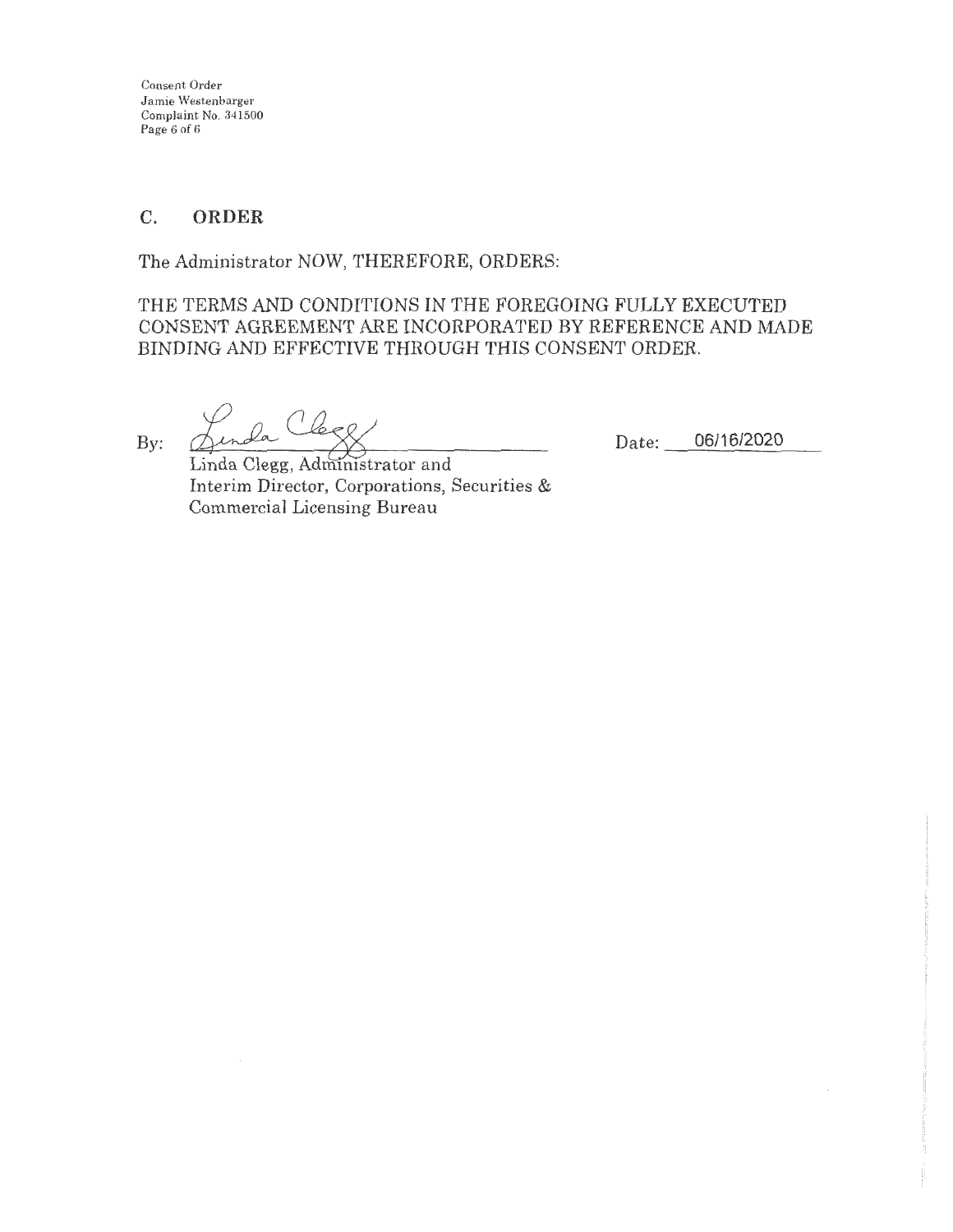#### **STATE OF MICHIGAN DEPARTMENT OF LICENSING AND REGULATORY AFFAIRS CORPORA TIO NS, SECURITIES** & **COMMERCIAL LICENSING BUREAU**

In the matter of:

Agency No. 341500

JAIME WESTENBARGER CRD# 4625703

Respondent.

I

This  $3^{6}$  aay of *March* , 2020

NOTICE AND ORDER TO CEASE AND DESIST

The Corporations, Securities & Commercial Licensing Bureau ("Administrator"), pursuant to its statutory authority and responsibility to administer and enforce the Michigan Uniform Securities Act (2002), 2008 PA 551, as amended, MCL 451.2101 *et seq* ("Securities Act"), hereby orders Jaime Westenbarger ("Respondent") to cease and desist from making untrue statements of material facts or omitting to state material facts necessary to make other statements made not misleading in connection with the offer or sale of securities, contrary to the Securities Act. Respondent is notified of the opportunity to request a hearing in this matter.

### I. **BACKGROUND**

### **A. The Respondent**

1. Jaime Westenbarger (CRD#4625703, "Respondent") was registered as an agent of Securities America, Inc. (CRD#10205), a Michigan-registered broker-dealer, and as an investment adviser representative associated with Securities America Advisors, Inc. (CRD#110518) until on or around August 14, 2019 when he was terminated for violation of firm policies regarding borrowing funds from clients.

### **B. Findings of Fact**

1. The Administrator's staff conducted an investigation of Respondent's activities after learning of Respondent's conduct in the securities industry.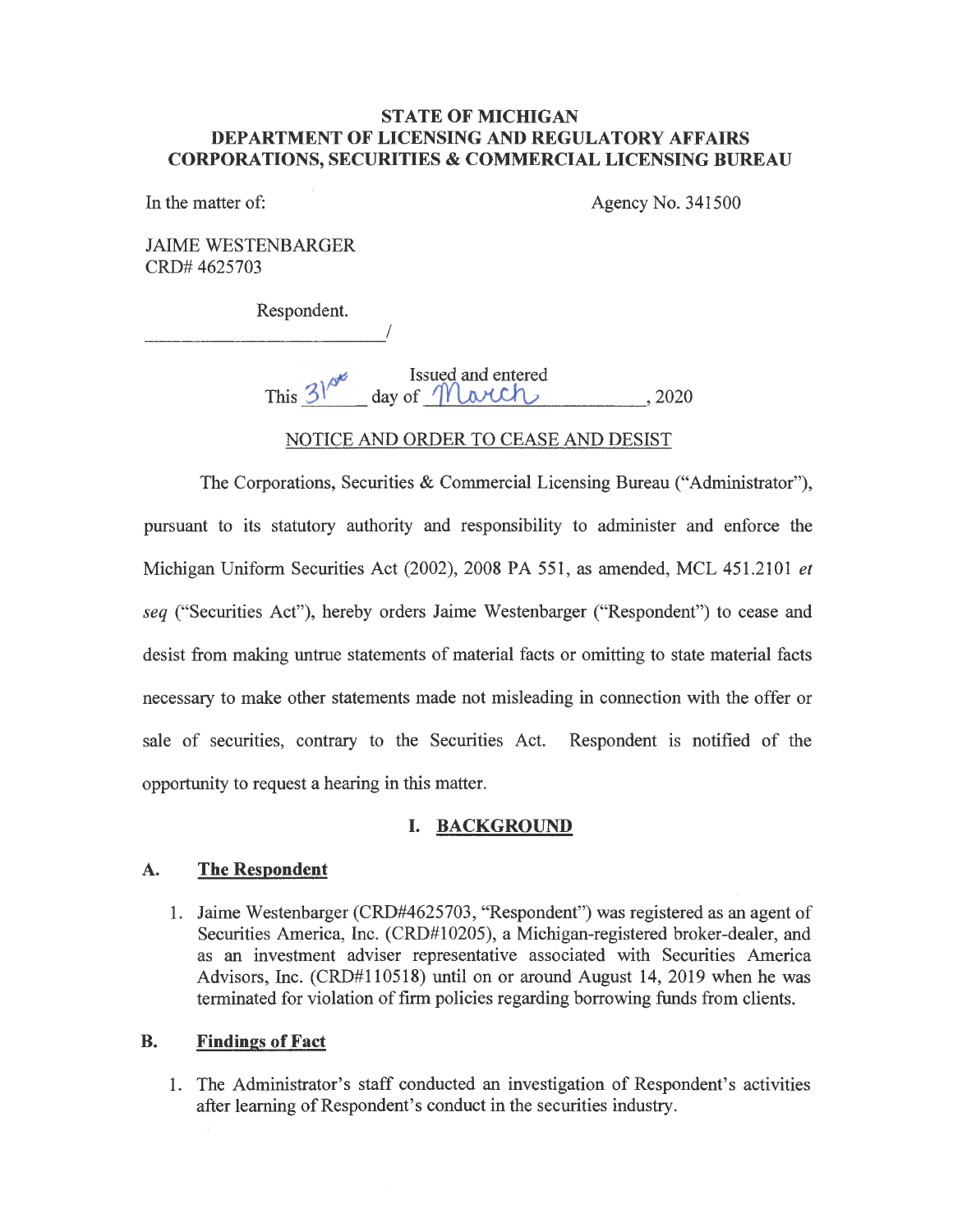- 2. The investigation developed evidence that Respondent, while he was still registered as an agent and an investment adviser representative, offered Michigan investors RM and SM an investment in a "corporate note" for \$200,000 and that he accepted a check from RM and SM in that amount to be invested in the corporate note. Rather than investing the funds as represented, Respondent used the funds to pay for personal expenses.
- 3. The investigation developed evidence that Respondent, while he was still registered as an agent and an investment adviser representative, offered a "short term CD" investment to Michigan investor AW as power of attorney for LW for \$60,000, and that he accepted a check from AW in that amount to be invested in the short term CD. Rather than investing the funds as represented, Respondent used the funds to pay for personal expenses.
- 4. A reasonable investor might consider it important to his or her investment decision to know that the funds they provide to a trusted, licensed financial professional to be invested in an allegedly legitimate security such as a corporate note or a short term CD are actually going to go towards paying personal expenses of that licensed professional.

## II. **RELEVANT STATUTORY PROVISIONS**

1. Section 501 of the Securities Act, MCL 451.2501, states in part:

It is unlawful for a person, in connection with the offer, sale, or purchase of a security or the organization or operation of a Michigan investment market under article 4A, to directly or indirectly do any of the following:

\*\*\*

(b) Make an untrue statement of a material fact or omit to state a material fact necessary in order to make the statements made, in the light of the circumstances under which they were made, not misleading ...

### III. **CONCLUSIONS OF LAW**

- 1. Respondent Jaime Westenbarger, in connection with the offer or sale of securities, misstated a material fact in connection with the offer or sale of a security when he represented that he would invested RM and SM's funds in a corporate note, but instead used the funds to pay for personal expenses, contrary to section 501 of the Securities Act, MCL 451.2501.
- 2. Respondent Jaime Westenbarger, in connection with the offer or sale of securities, misstated a material fact in connection with the offer or sale of a security when he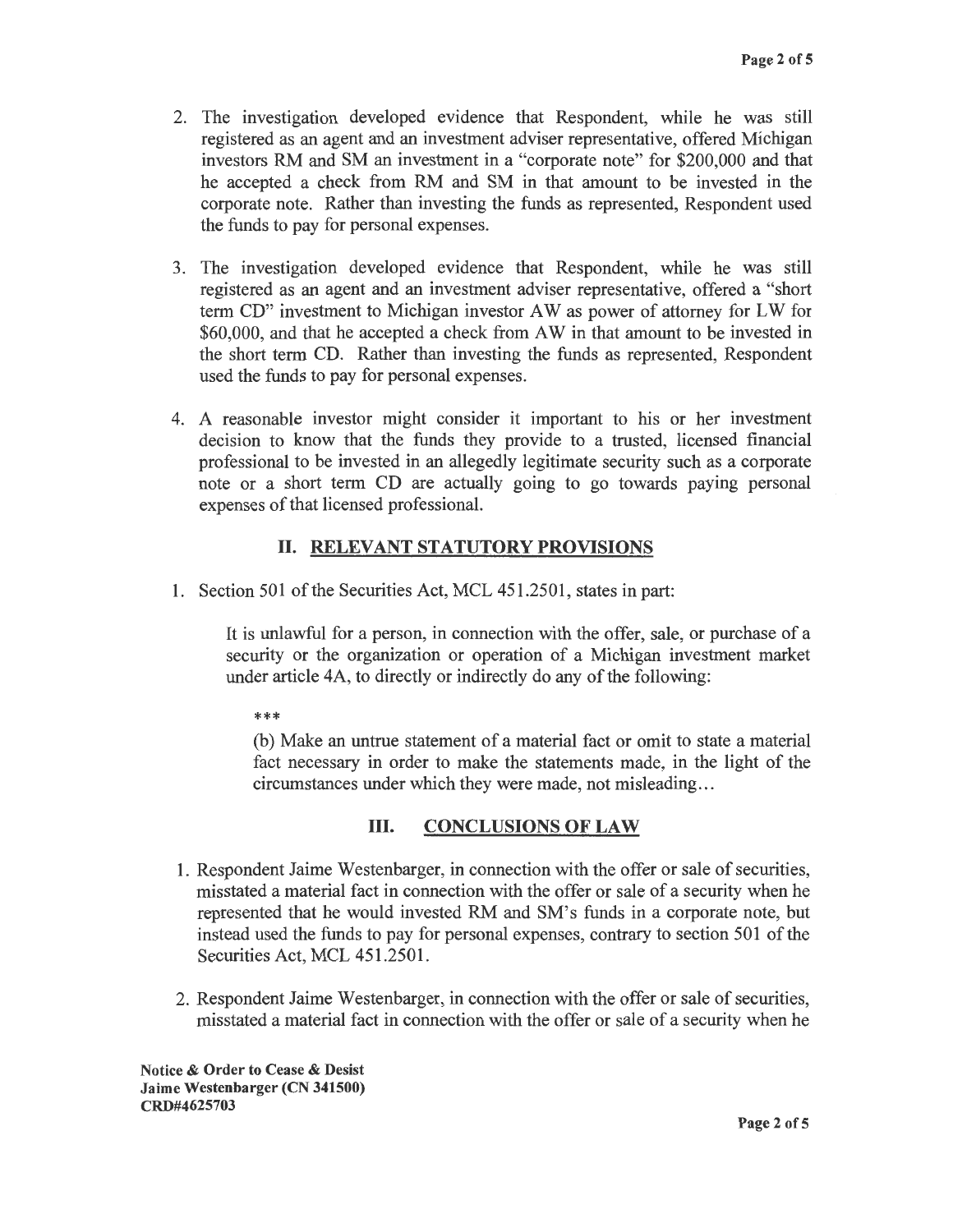represented to AW as power of attorney for LW that he would invest LW's funds in a certificate of deposit, but instead used the funds to pay for personal expenses, contrary to section 501 of the Securities Act, MCL 451.2501

#### **IV. ORDER**

IT IS THEREFORE ORDERED, pursuant to section 604 of the Securities Act, MCL 451.2604, that:

- A. Respondent shall immediately CEASE AND DESIST from misstating or omitting to state material facts necessary to make other statements made not misleading in connection with the offer or sale of securities, contrary to the Securities Act.
- B. Pursuant to section 604(2) of the Securities Act, this Notice and Order to Cease and Desist is IMMEDIATELY EFFECTIVE.
- C. In a Final Order, the Administrator, under section 604(4) of the Securities Act, MCL  $451.2604(4)$ , intends to impose a civil fine of \$40,000.00 against Respondent. This Notice and Order to Cease and Desist may become final pursuant to Section VI, below.
- D. Pursuant to section 508 of the Securities Act, MCL 451.2508, a person that willfully violates the Securities Act, or an order issued under the Securities Act, is guilty of a felony punishable by imprisonment for not more than 10 years or a fine of not more than \$500,000.00 for each violation, or both. An individual convicted of violating a rule or order under this act may be fined, but shall not be imprisoned, if the individual did not have knowledge of the rule or order.

#### **V. NOTICE OF OPPORTUNITY FOR HEARING**

Section 604 of the Securities Act, MCL 451.2604, provides that Respondent has 30 days beginning with the first day after the date of service of this Notice and Order to Cease and Desist to submit a written request to the Administrator asking that this matter be scheduled for a hearing. If the Administrator receives a written request in a timely manner, the Administrator shall schedule a hearing within 15 days after receipt of the request. The written request for a hearing must be addressed to:

> Corporations, Securities & Commercial Licensing Bureau Regulatory Compliance Division P.O. Box 30018 Lansing, MI 48909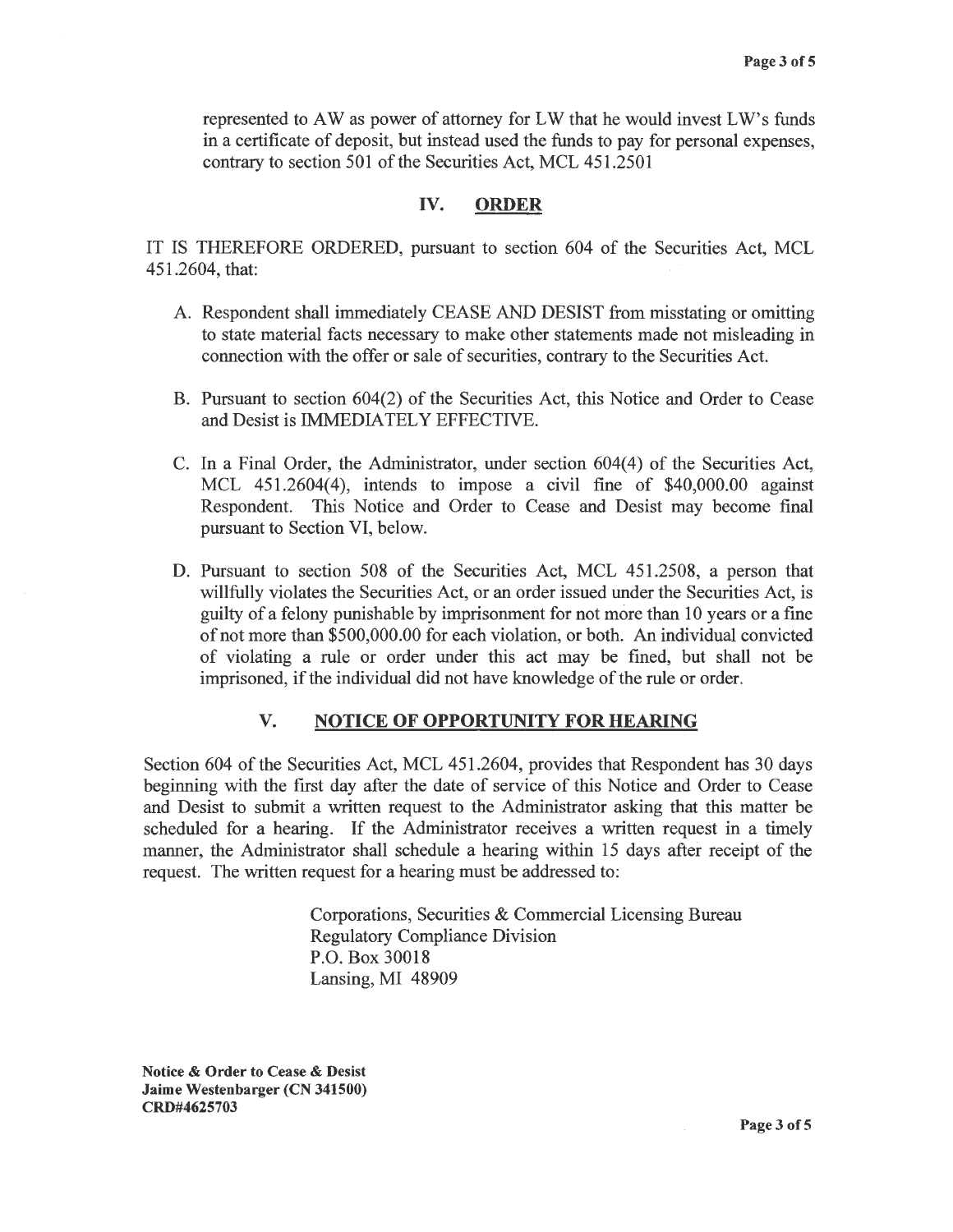#### **VI. ORDER FINAL ABSENT HEARING REQUEST**

A. Under section 604 of the Securities Act, MCL 451.2604, the Respondent's failure to submit a written request for a hearing to the Administrator within 30 days after the service date ofthis **NOTICE AND ORDER TO CEASE AND DESIST** shall result in this order becoming a **FINAL ORDER** by operation of law. The **FINAL ORDER** includes the imposition of the fines cited described in section IV.C., and the fine amounts set forth below will become due and payable to the Administrator within sixty (60) days after the date this order becomes final:

> \$40,000.00 - Jaime Westenbarger, under section 604 of the Securities Act, MCL 451.2604.

B. CIVIL FINE payments should be payable to the STATE OF MICHIGAN and contain identifying information (e.g., names and complaint numbers) and mailed to the following address:

> Corporations, Securities & Commercial Licensing Bureau Final Order Monitoring P.O. Box 30018 Lansing, MI 48909

- C. Failure to comply with the terms of this Order within the time frames specified may result in additional administrative penalties, including the summary suspension or continued suspension of all registrations held by Respondent under the Securities Act, the denial of any registration renewal, and/or the denial of any future applications for registration, until full compliance is made. Respondent may voluntarily surrender or withdraw a registration under the Securities Act; however, the surrender or withdrawal will not negate the summary suspension or continued suspension of the relevant registrations or any additional administrative proceedings if a violation of this Order or the Securities Act occurred.
- D. Failure to pay the civil fines within six (6) months after this Order becomes final may result in the referral of the civil fines to the Michigan Department of Treasury for collection action against Respondents.